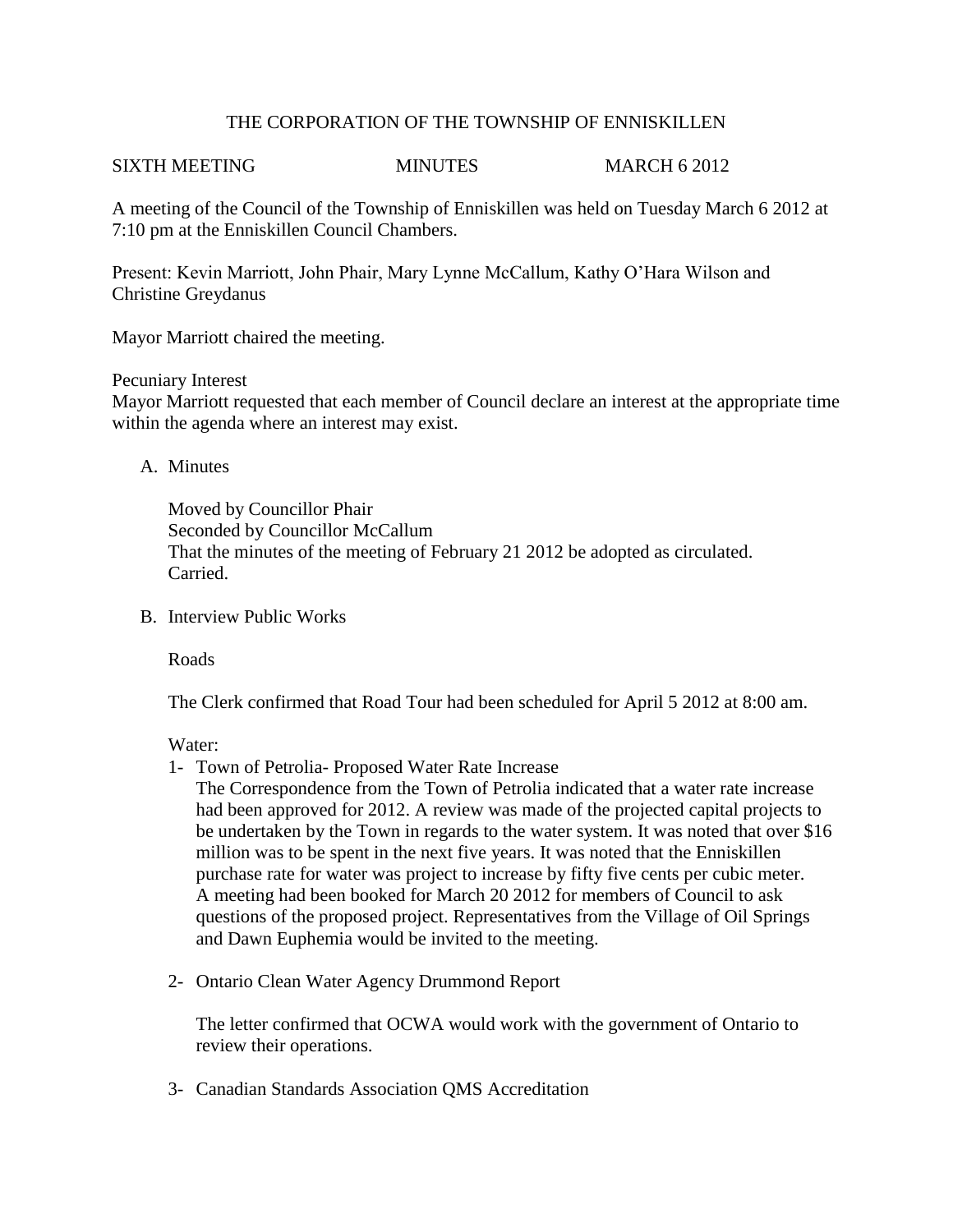The letter from the Canadian Standards Association indicates that the Township had received full accreditation for the Quality Management System for the water system.

Court of Revision Braybrook Maw Drain 7:30 pm

Present: John Kewley

The Engineer reported that an amended schedule of assessment for maintenance schedule #2 had been circulated to the property owners. No appeals were received concerning the drain.

John Kewley noted that in the future the drain would need to be cleaned to deal with fragmities.

Moved by Councillor Greydanus Seconded by Councillor O'Hara Wilson That the amended maintenance schedule #2 be incorporated into the Braybrook Maw Drain Report. Carried.

Moved by Councillor O'Hara Wilson Seconded by Councillor Greydanus That the Court of Revision of the Braybrook Maw Drain be closed. Carried.

## Drainage:

The Clerk noted that a meeting had been held to discuss the training of Mr. Young in the role of Drainage Superintendent. It was noted that Mr. Young would be preparing tender documents in the future and supervising the construction of the drain.

1- Update on site meeting Murray Drain

Ray Dobbin reported that the property owners had asked that the entire open drain be cleaned. He also noted that Ross Wilson wanted the western branch drain cleaned. Mr. Dobbin noted that the schedule of assessment for the Murray Drain was adequate.

Moved by Councillor Greydanus Seconded by Councillor O'Hara Wilson That the Drainage Superintendent proceed to tender the cleaning of the Murray Drain. Carried.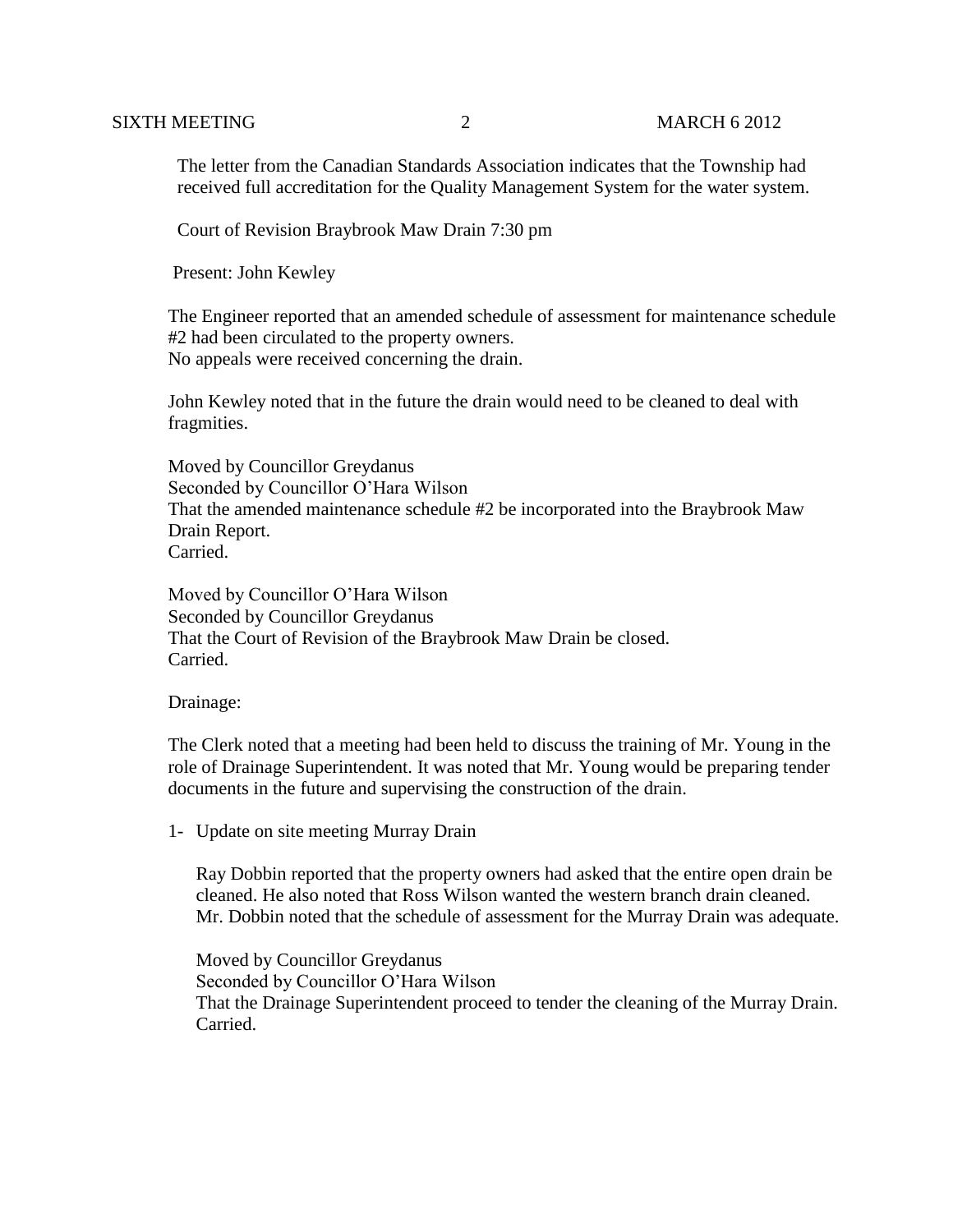2. Update on site meeting Hillsdale Cemetery/Petrolia Line

 The Engineer reported that the site meeting had been held at the request of the County of Lambton to address complaints from three householders about drainage on the north side of Petrolia Line north of Hillsdale Cemetery. The Engineer noted that existing catchbasin and the tile drain through the cemetery needed to be changed to a new outlet.

The Engineer noted that the petition was valid as it was signed by the road authority.

 Moved by Councillor Greydanus Seconded by Councillor O'Hara Wilson That the engineer be directed to prepare a final report to address the drainage issues noted during the site meeting. Carried.

 The Engineer reported on the site meeting for the Piggott Drain. He noted that a petition had been received from property owners in the area under Section 4 of the Drainage Act. He advised that a new drain was required to address sub surface and surface water concerns. He noted that the report would review the adequacy of the road crossing and the outlet capacity in the Mitchell Piggott Drain.

 Moved by Councillor McCallum Seconded by Councillor O'Hara Wilson That the Engineer be instructed to prepare a final report for the Piggott Drain under Section 4 of the Drainage Act. Carried.

1- Drain Maintenance-Burnison Drain

The Engineer reported that he had arranged John Drury to repair a tile outlet on the St Pierre property. He noted that the St Pierre's had been given the opportunity to level the material on their property.

The Engineer reported that a new report was being prepared to address the culvert replacement on the drain.

The Engineer reported that weather condition had not permitted the construction of the Pringle Drain. He reported that the work would not likely take place until August as trucks needed to get unto the property.

The Engineer provided a status report on the McNabb Drain, Rumboldt Petition, Richards Drain, 8<sup>th</sup> Con Drain, O'Dell Park Drain, and Stewart Drain. Councillor McCallum questioned about the status of the Howlett's Lane Drain. The Engineer noted that the road bore had been completed. But the remaining work would need to wait until the site was dry enough to work.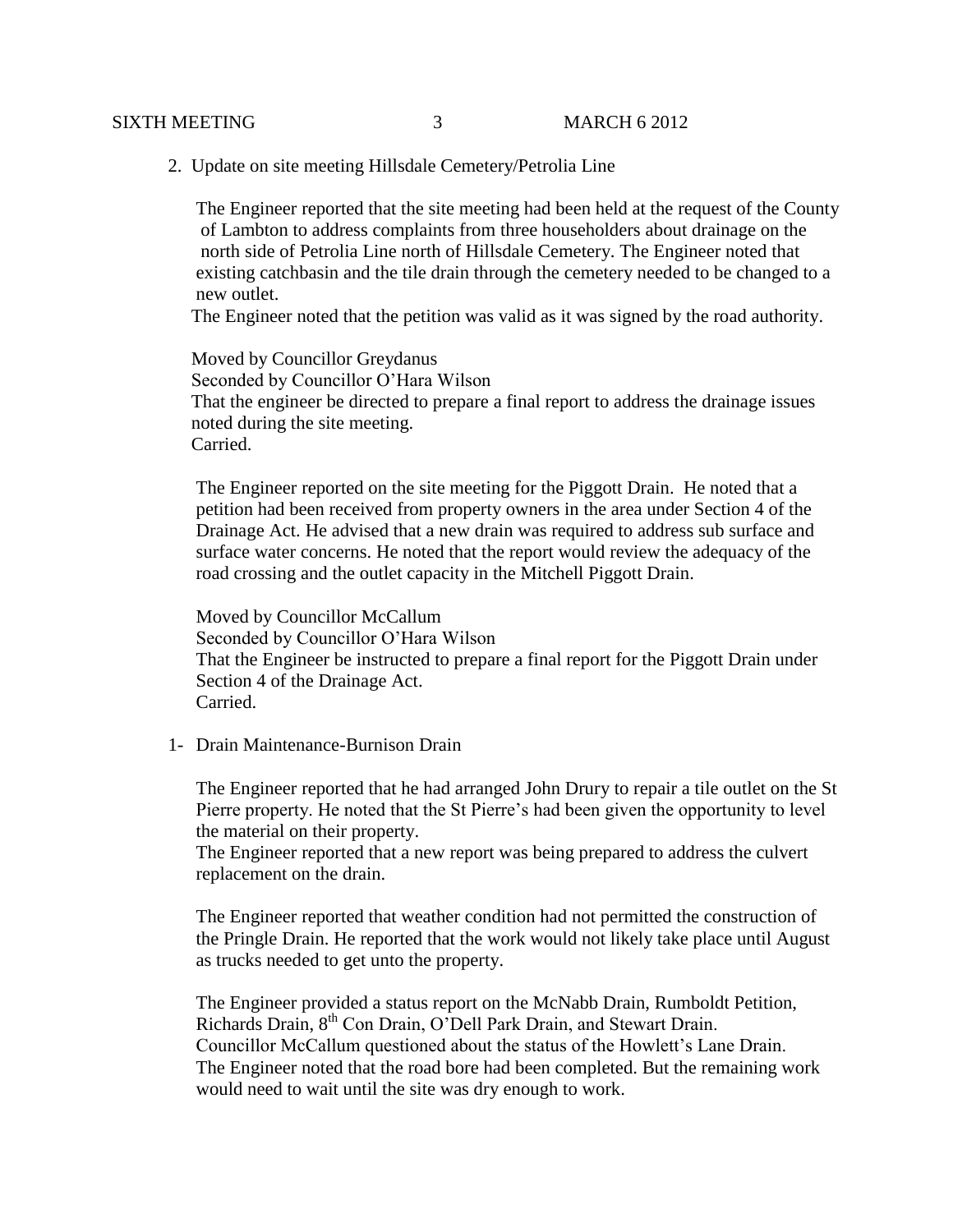- C. Correspondence for information
	- 1. Tourism Sarnia Lambton minutes Jan 17-12
	- 2. Ministry of Environment Clean Water Act Training
	- 3. Federation of Canadian Municipalities Feb 17-24-12
	- 4. Pat Davidson MP Agriculture Update Winter 2012
	- 5. The Risk Reported Jardine Lloyd Thompson
	- 6. Assessment Review Board- appeal hearing process
	- 7. St Clair Conservation Authority Large Stock Trees
	- 8. St Clair Conservation Authority 2012 Levy
	- 9. County of Lambton
		- 1- Body Bulletin March 2012
		- 2- Corrine Nauta Outstanding Building Permits
		- 3- North Lambton Lodge
	- 10. Ministry of Municipal Affairs financial Indicator Review 2010
	- 11. AMO
		- 1- 2012 Urban Symposium
		- 2- Premier Re-Commits to Honour Upload Agreement
	- 12. Council for Clean &Reliable Electricity CANDU at Darlington
	- 13. Waste Management 2011 Recycling Report
	- 14. Shawn McKnight Return the Landscape
	- 15. Ministry of Attorney General –Provincial Offences Act
	- 16. Multi Municipal Wind Turbine Working Group
	- 17. Town of Penetanguishene re: OPP costs
	- 18. Lambton Farm Safety minutes January 23-12

Moved by Councillor McCallum

Seconded by Councillor O'Hara Wilson

That 100 Township pins be donated to the Farm Safety Association for their July 5-12 children's day camp.

Carried.

Moved by Councillor Phair Seconded by Councillor Greydanus That agenda items 1-17 be received and filed. Carried.

- D. Correspondence requiring motions
	- 1. Application for reduction in Assessment M Boothby fire- Reduction in RT \$81,000 to \$31,000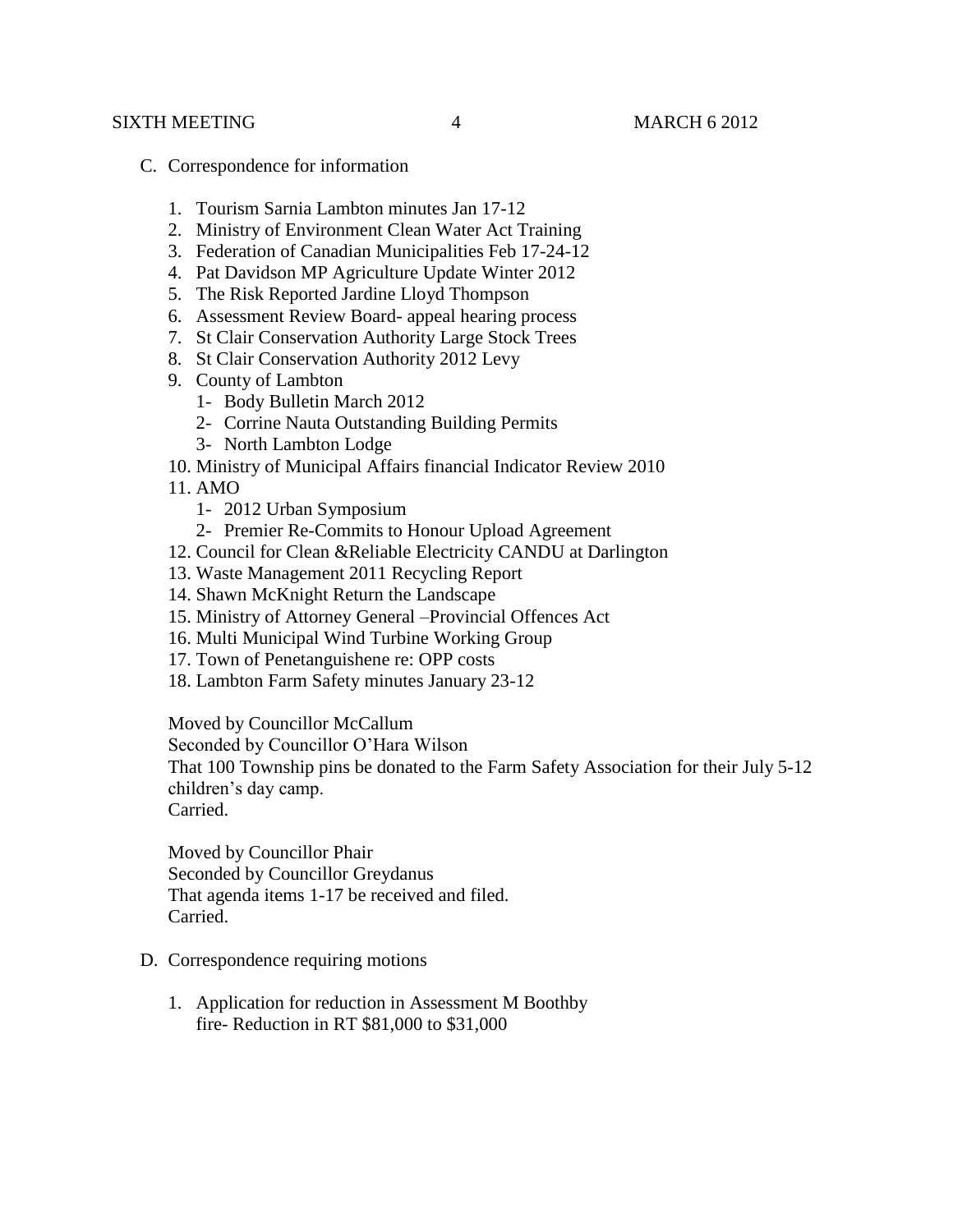Moved by Councillor Greydanus Seconded by Councillor McCallum That the application for reduction in assessment for M Boothby be approved reducing the RT assessment from \$81,000 to \$31,000 from January 31 to December 31 2012. Carried.

## E. Accounts

Moved by Councillor Greydanus Seconded by Councillor Phair That the accounts be paid as circulated" Cheque: 4381-4404: \$33,183.66 Cheque: 4405-4443: \$152,984.88 Carried.

#### F. Bylaws

1. Bylaw 15 of 2012 Confirmation Bylaw

Moved by Councillor McCallum Seconded by Councillor O'Hara Wilson That first and second reading be given to Bylaw 15 of 2012 a Confirmation Bylaw. Carried.

Moved by Councillor Greydanus Seconded by Councillor Phair That third and final reading be given to Bylaw 15 of 2012. Carried.

# G. Other Business

1. Class Environmental Assessment for Wastewater Treatment Petrolia

Councillor McCallum recommended that the property owners in the area listed by the town be contacted to determine their interest in connection to the Town of Petrolia sewer system at some time in the future.

The Clerk noted that a discussion would take with the consultant and town staff to determine the implications of participation in the Environmental Assessment planning process for the Petrolia Wastewater Treatment system.

2. Memo Re Building Permit Fees

A discussion took place in regards to revenue generated from the building permits.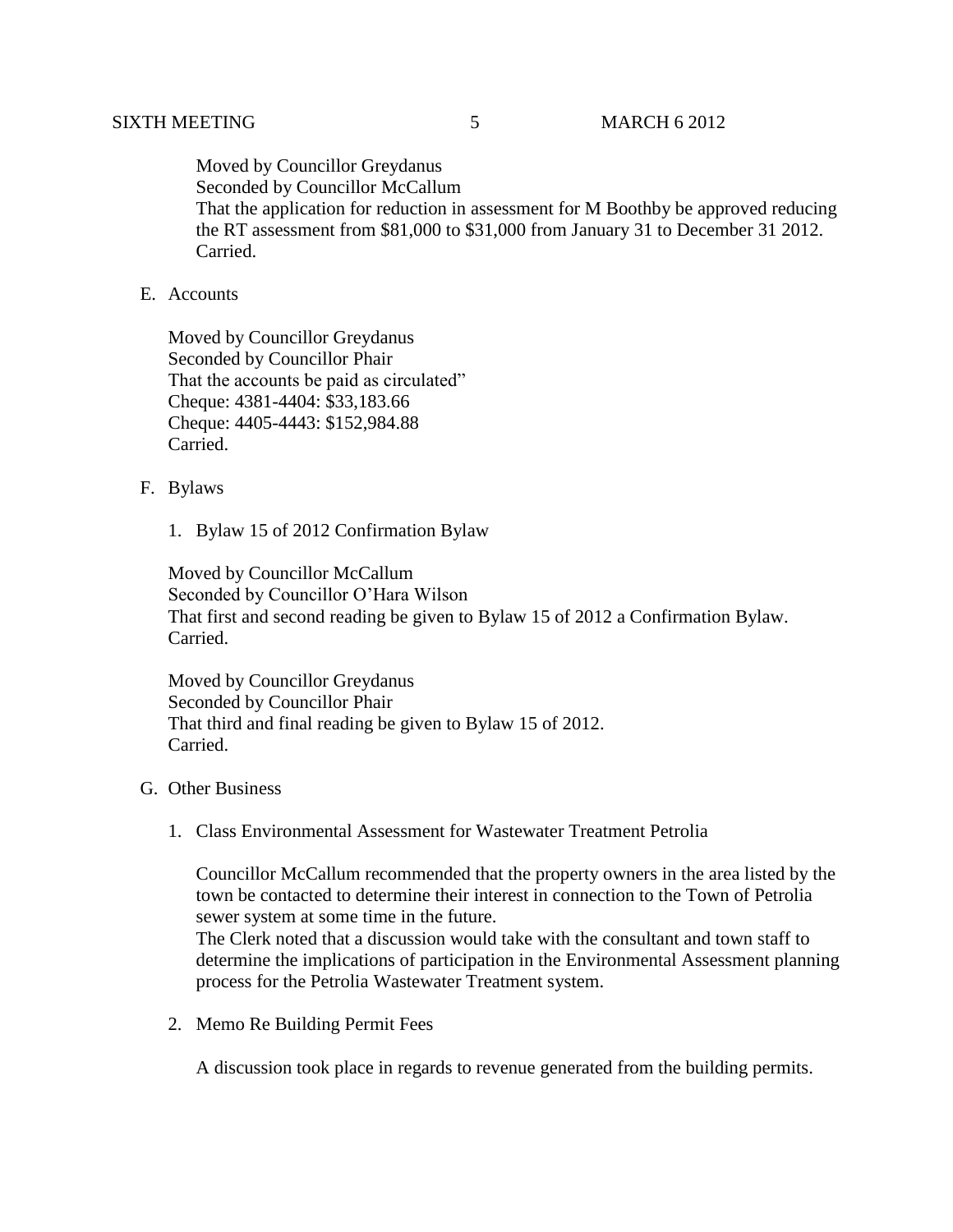It was noted that the revenue was not sufficient to cover the billed expenses from the County of Lambton. A discussion took place concerning the building permit fees for industrial wind towers.

3. By Election Expenses

A discussion took place in regards to the by election expenses. Questions were raised in regards to the amount of staff time that was not reported in the expenses.

4. Memo Re Ontario Hydro Tower repairs and upgrade

The Clerk noted that Hydro One was planning to repair thirty tower bases on the tower line located in Concession 5 within the Township of Enniskillen in 2012. It was noted that new conductors were to be installed on all towers during 2013. A meeting was arranged with Hydro One staff to discuss access to the Hydro One property to undertake the repairs and maintenance.

Councillor O'Hara Wilson questioned about the preparation of a certificate to recognize Betty Lou Snetslaar's involvement in the local historical groups.

Councillor O'Hara Wilson presented the Oil Springs Fire Department budget for 2012. The budget increased the total expenses by \$1,000. Funds were to be taken from the fire department reserves to pay for the purchase of a new pickup truck and to increase the wages for the firefighters.

Moved by Councillor McCallum Seconded by Councillor Phair That the 2012 Oil Springs fire budget be approved. Carried.

Councillor O'Hara Wilson discussed the status of the multi station response program that would include the Wyoming, Petrolia and Oil Springs Fire Departments. She noted that the departments would each respond to calls in designated areas from 6 am to 6 pm as a result of lack of day time volunteers.

Moved by Councillor McCallum Seconded by Councillor Greydanus That the Township of Enniskillen support the introduction of the multi station response protocol. Carried.

Councillor O'Hara Wilson noted that a person had tripped on a rise in the Enniskillen Community Hall. She requested that the rise be changed to reduce the potential for tripping.